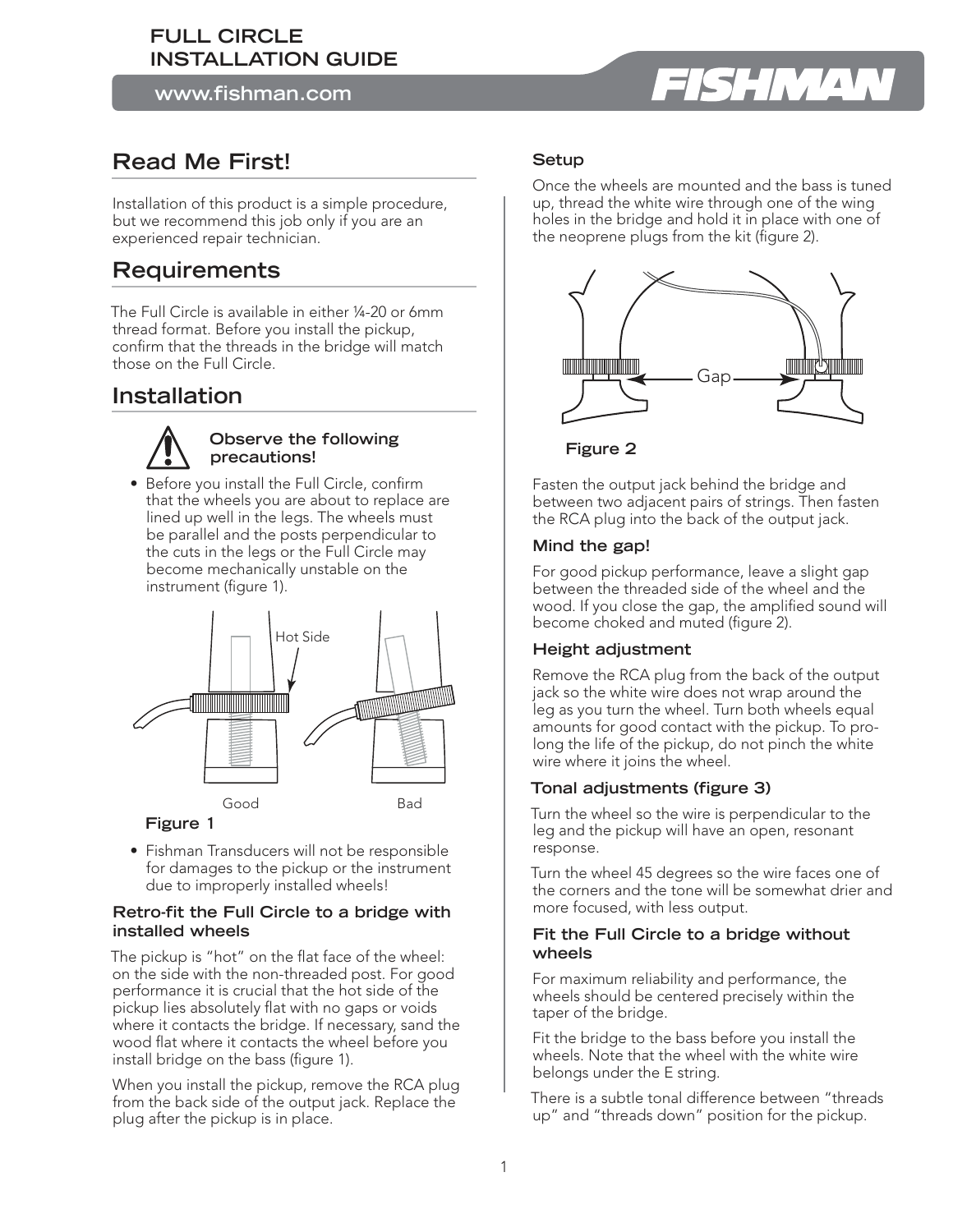

Open, resonant response.



# **Figure 3**

When you mount the Full Circle "threads down," the hot side of the pickup faces the strings. This translates to more defined articulation and attack, with a slight emphasis on the "string" sound (figure 4).





Threads Down Threads Up

**Figure 4**

When you mount the Full Circle "threads up," the hot side of the pickup faces the body of the bass. You'll get a bit more woody acoustic tone this way, with a rounded attack and less "edge" (figure 4).

#### Lay out the bridge (figure 5)

The pickup will work best when the wheel is precisely centered in the leg. To do this, carefully lay out the appropriate lines ahead of time. You will be drawing lines on the side of the bridge that faces the fingerboard.

1. Use the line implied by the outside of each leg to make parallel vertical lines down to each foot (line A).

#### **Option 1: threads down into the feet:**

Make a mark on each leg no less than 1 1/4" (31.75mm) from the bottom of line A.

Line up a straight edge on the marks and pencil in a horizontal line on each leg (line B).

To accommodate the thickness of the wheel, make a parallel set of lines (line C)  $\frac{3}{8}$ " (9.5mm) below line B.

#### **Option 2: threads up into the legs**

Make a mark on each leg no less than  $2\frac{1}{32}$ " (16.66mm) from the bottom of line A. Use a straight edge on the marks and pencil in a horizontal line on each leg (line B).

To accommodate the thickness of the wheel, make a parallel set of lines (line C)  $\frac{3}{8}$ " (9.5mm) above line B.

2. Find the center of line B on the face of each leg. From these points make perpendicular lines down to the foot (D). Continue across the bottom of the foot (E).

3. Turn the bridge sideways and make a vertical line, centered through the taper of the bridge (line F). Go back to line B and continue it across the thickness of the bridge, perpendicular to line F (both legs).

4. Finally, center a line (G) across the bottom length of each foot.

#### **Drill the legs and cut off the feet**

Precision is crucial here. Use a drill press and a band saw or table saw for these procedures.

Make a jig that will allow you to clamp the bridge and align your layout marks for the drill. Two pieces of ¾" Plywood or MDF fastened at 90° will do the job. You will use a countersink, a #9 (5mm) drill bit and the appropriate tap for this procedure (¼-20 or 6mm). To simplify the job, we recommend that you use a so-called "extension" tap with a long reduced diameter shank.

Your drill jig should hold the bridge firmly. Line up the bridge (and shim if necessary) so that lines D and F are centered with and parallel to the drill bit. Double sided carpet tape makes an excellent temporary clamp for the bridge while you drill.